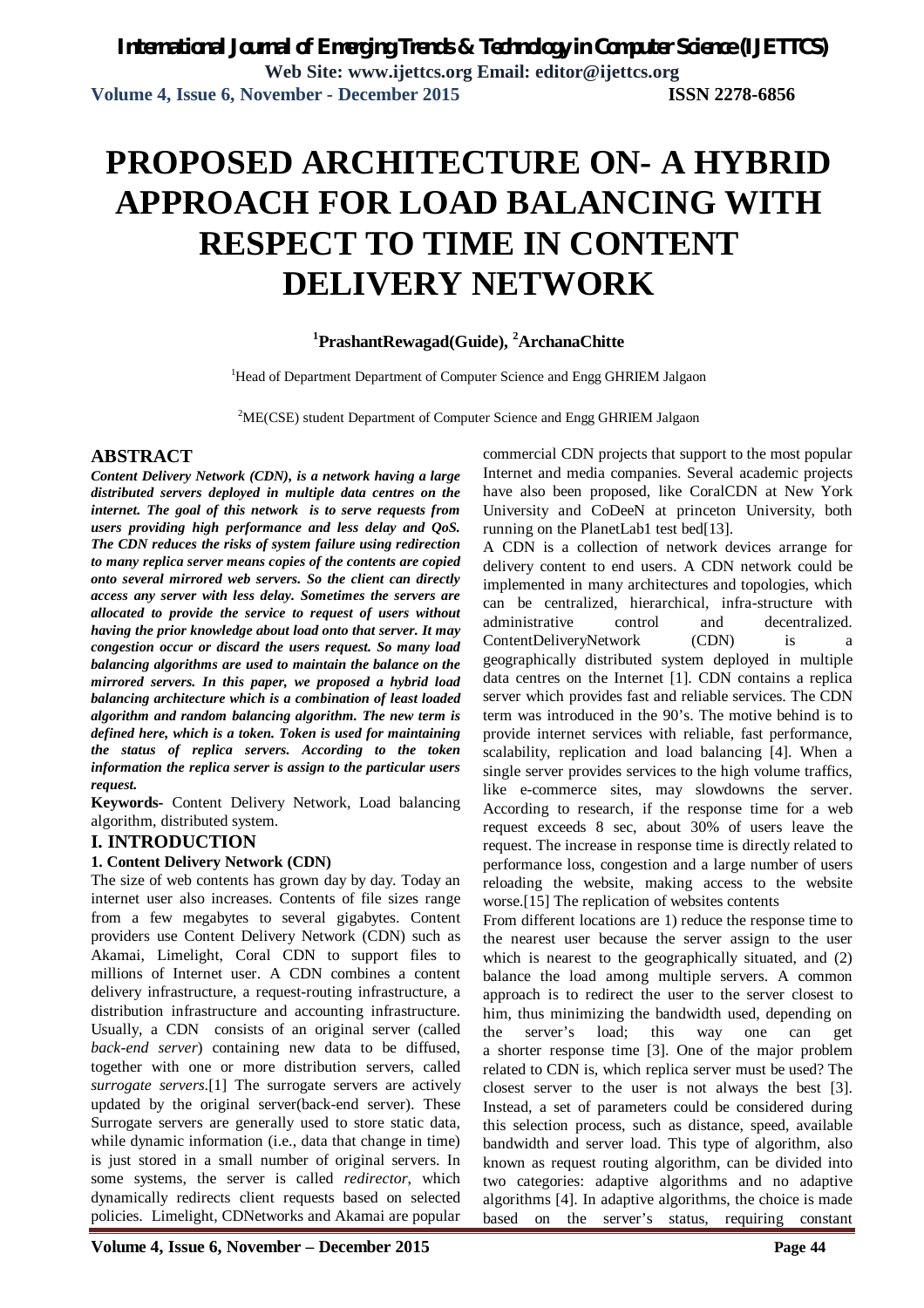# *International Journal of Emerging Trends & Technology in Computer Science (IJETTCS)* **Web Site: www.ijettcs.org Email: editor@ijettcs.org**

# **Volume 4, Issue 6, November - December 2015 ISSN 2278-6856**

monitoring. In no adaptive algorithms, the choice is based on heuristics, and then a lightweight processing by not requiring monitoring. This paper proposes a new hybrid algorithm based on least loaded algorithm and random balancing algorithm to select the best replica server. This algorithm considers the following parameters: (1) size of requesting service queue for each replica server; (2) time require to provide the service to a request from a given URL on the replica server, (3) time require to replica server. The rest of the paper is structured as follows. In section II, we present Request Routing Algorithms, Section III, present some, problems related to static and dynamic algorithms, Section IV introduces the concepts of proposed architecture and hybrid approach and Section V concludes the paper.

## **II.Request Routing Algorithms**

Distributing the client request to the active servers for balancing the load using request routing algorithm in a CDN among the servers in the distribution network. Different mechanisms have been used in the system. They can be categorized by static or dynamic depending on the technique used for server selection [8][9]. In Static algorithms, server is selected without having any information about the status of the system at the end of decision.

Static algorithms are not requiring any special retrieve mechanism in the system. These are the fastest algorithms which gives the fast and safe solution so they do not require any selection process[7]. They does not used any particular selection process that's why they are not able to effectively solve the problems of anomalous events like flash crowds [14].

To resolve the problem of Flash Crowd, Dynamic loadbalancing strategies are an alternative solution. This strategy makes use of information coming either from the network or from the servers in order to improve the request transfer process[5]. The process of selecting the applicable server is completed through a collection and consequent analysis of several parameters which are extracted from the network fundamentals. Therefore, a data alteration process between the servers is required, which is compulsory incurs in a communication overhead.

## **III. Problems related to Static Algorithms**

The data cannot be change frequently, at that time the static algorithms will be used in the Content Delivery Network. The static algorithms are Round Robin and Random Balancing[10]. Using this algorithm the congestion may occur at the server side because there is no any provision or not any record about the server which is heavily loaded or least loaded. In this algorithm just assign the server to the client request without any necessary information. So the static algorithms are less used. These are suitable for small network services.

Problems related to Dynamic Algorithms

In the dynamic algorithms web contents are frequently changes according to user requirement. At that time dynamic algorithms will be used. The algorithms are Least Loaded, Two Random Choices[6]. Any server can be assign to the clients request based on the least loaded information given by the surrogate server to the back end server. These algorithms are useful but there is no provision about the status of surrogate servers based on that the back end server will assign the least loaded surrogate server.

#### **IV.PROPOSED ARCHITECTURE**

The most important factor related to network traffic is congestion control. When the load on the network is greater than the capacity of network then the congestion is occur. The congestion occurrences leads to longer packet delay or sometimes it may loss the packets[11]. To control congestion and improving the efficiency of the use of resources needs to select an optimal server according to the load balancing. The selection of server is decided by the load balancing algorithm which is nearest to the user[12].

In our proposed architecture, we proposed a hybrid approach for balancing the load. This hybrid approach is a combination of Random balancing algorithm and Least Loaded algorithm. In this work, introduce a new dynamic hybrid approach with new term use i.e. token. This work is a combination of two parts. In the first, this is a combination of Random Balancing algorithm and Least Loaded balancing algorithm. The old scenario of the algorithm was that, the randomly server is selected for user's request without considering the balanced on that server which is based on static strategy. The Random selection of server may leads to congestion and delay in packet delivery[13]. In the Least Loaded algorithm, the arriving request assign the Least Loaded servers. Unfortunately, its circumstances to be saturated until a new message is circulate. The alternative solution is define in this work i.e. Hybrid approach. In hybrid approach, the Random server is accessible by user with consideration of load on that server. If that server is loaded, the another server is selected randomly. The second approach introduces the token term. Token maintain the status of the replica servers. According to the token status, the user request will be redirected to the replica server via the main server. Initially the user request is send to the main server which will maintain the queue. The server having requires less time for processing assigns replica server to the user. According to the status of token, which consist of status of replica server, assign the replica server to the user.

#### **A.Random Balancing Algorithms**

The load balancing method randomly distributes load across the servers available, picking one via random number generation and sending the current connection to it. Random numbers are numbers that occur in a sequence such that two conditions are met: (1) The values are uniformly distributed over a defined interval or set and (2) It is impossible to predict future values based on past or present ones. Random numbers are important in statistical analysis and probability theory. Based on this theorem, the random balancing algorithm is work[14].